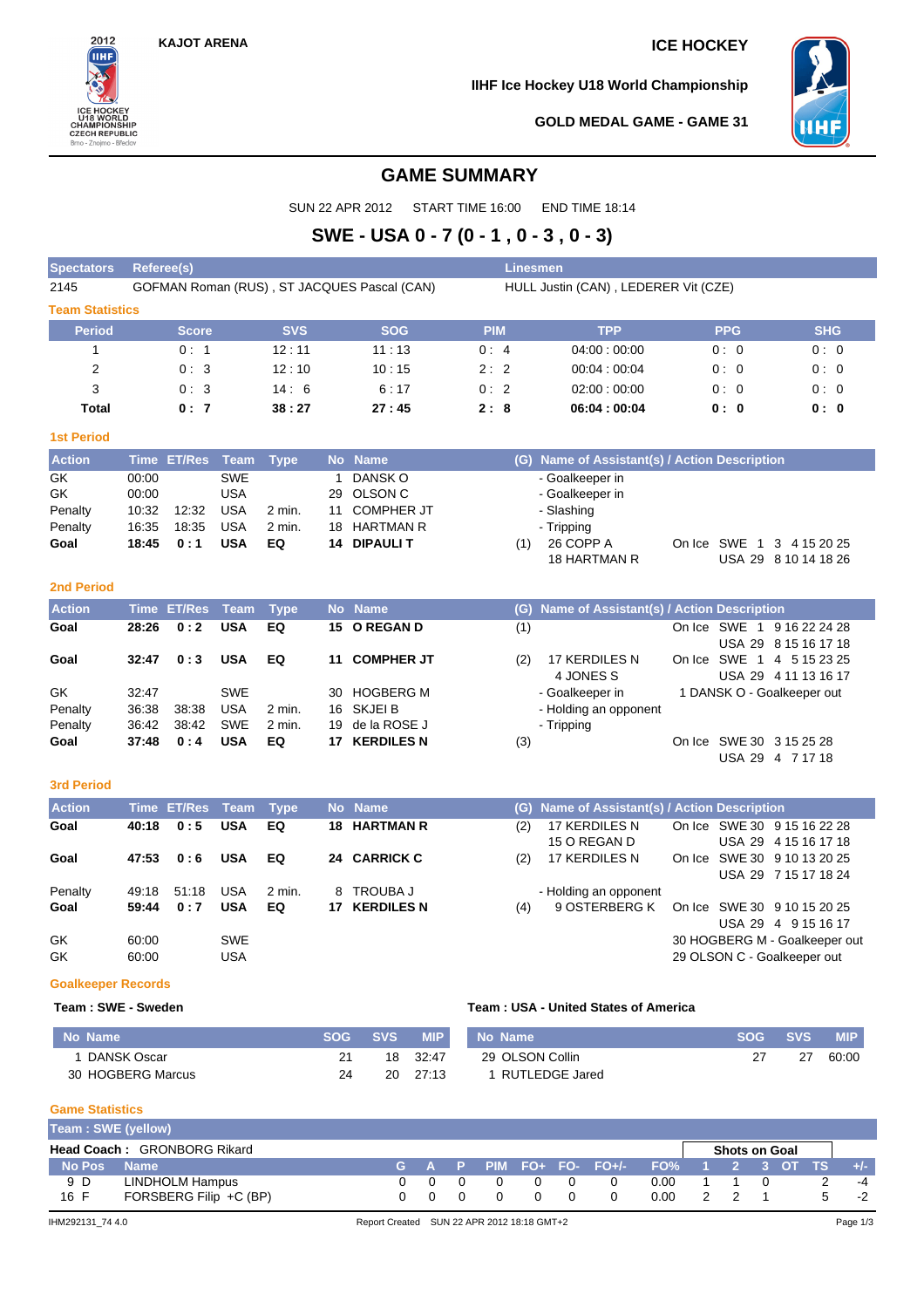

# **IIHF Ice Hockey U18 World Championship**



## **GOLD MEDAL GAME - GAME 31**

|                    | <b>Head Coach: GRONBORG Rikard</b> |   |          |          |                |                |          |                |        |              | Shots on Goal  |          |           |                |             |
|--------------------|------------------------------------|---|----------|----------|----------------|----------------|----------|----------------|--------|--------------|----------------|----------|-----------|----------------|-------------|
| No Pos             | <b>Name</b>                        | G | A        | P        | <b>PIM</b>     | FO+            | FO-      | $FO+/-$        | FO%    |              | $\overline{2}$ | 3        | <b>OT</b> | <b>TS</b>      | $+/-$       |
| 22 F               | LINDHOLM Elias +A                  | 0 | 0        | 0        | 0              | 8              | 10       | $-2$           | 44.44  | 2            | 1              | 0        |           | 3              | $-2$        |
| 24 F               | <b>BURAKOWSKY Andre</b>            | 0 | $\Omega$ | $\Omega$ | 0              | 0              | $\Omega$ | $\Omega$       | 0.00   | 0            | 0              | $\Omega$ |           | $\Omega$       | $-1$        |
| 28 D               | <b>BYSTROM Ludwig</b>              | 0 | 0        | $\Omega$ | 0              | $\Omega$       | $\Omega$ | $\Omega$       | 0.00   | $\mathbf{1}$ | 0              | $\Omega$ |           |                | $-3$        |
| 4 D                | <b>ANDERSSON Calle</b>             | 0 | 0        | 0        | 0              | 0              | 0        | $\Omega$       | 0.00   | 0            | 0              | $\Omega$ |           | 0              | $-2$        |
| D<br>5             | <b>ARNESSON Linus</b>              | 0 | 0        | $\Omega$ | 0              | 0              | $\Omega$ | $\Omega$       | 0.00   | 0            | 0              | $\Omega$ |           | 0              | $-1$        |
| 15 F               | COLLBERG Sebastian +A              | 0 | 0        | 0        | 0              | 0              | 0        | $\Omega$       | 0.00   | 0            |                |          |           | 2              | $-5$        |
| F<br>20            | <b>POSSLER Gustav</b>              | 0 | 0        | $\Omega$ | 0              | 0              | 0        | $\Omega$       | 0.00   | 2            |                |          |           | 4              | $-3$        |
| 25 F               | <b>WENNBERG Alexander</b>          | 0 | 0        | $\Omega$ | 0              | 7              | 8        | $-1$           | 46.67  | 0            | 0              |          |           |                | $-5$        |
| 3 D                | <b>DJOOS Christian</b>             | 0 | 0        | 0        | 0              | 0              | 0        | $\Omega$       | 0.00   | 0            |                | 0        |           |                | $-2$        |
| D<br>6             | PETTERSSON Jesper                  | 0 | 0        | $\Omega$ | 0              | $\Omega$       | $\Omega$ | $\Omega$       | 0.00   | 0            | 0              | $\Omega$ |           | 0              | $\mathbf 0$ |
| 14 F               | <b>KALIN Mattias</b>               | 0 | 0        | 0        | 0              | 10             | 5        | 5              | 66.67  | 1            | 0              | $\Omega$ |           |                | 0           |
| F<br>21            | <b>SANDBERG Filip</b>              | 0 | 0        | 0        | 0              | 0              | 0        | $\Omega$       | 0.00   | 0            | 0              |          |           |                | $\mathbf 0$ |
| 23 F               | <b>KARLSSON Erik</b>               | 0 | 0        | 0        | 0              | $\Omega$       |          | $-1$           | 0.00   | 0            |                | $\Omega$ |           |                | $-1$        |
| 10 D               | <b>NILSSON Mattias</b>             | 0 | 0        | 0        | 0              | 0              | 0        | 0              | 0.00   | 0            | 0              | 0        |           | 0              | $-2$        |
| 12 F               | <b>NILSSON Ludvig</b>              | 0 | 0        | 0        | 0              | 0              | $\Omega$ | $\Omega$       | 0.00   | 1            | 1              | $\Omega$ |           | 2              | $\mathbf 0$ |
| 13 F               | <b>TORNKVIST Tobias</b>            | 0 | 0        | 0        | 0              | 0              | 0        | $\Omega$       | 0.00   | 1            |                | $\Omega$ |           | $\overline{2}$ | $-1$        |
| 17 F               | <b>BREHMER Anton</b>               | 0 | 0        | 0        | 0              | 1              |          | -6             | 12.50  | 0            | 0              |          |           |                | $\mathbf 0$ |
| 19 F               | de la ROSE Jacob                   | 0 | 0        | 0        | $\overline{2}$ | $\overline{2}$ | $\Omega$ | $\overline{2}$ | 100.00 | 0            | 0              | $\Omega$ |           | $\Omega$       | $\mathbf 0$ |
| GK<br>$\mathbf{1}$ | <b>DANSK Oscar</b>                 | 0 | 0        | 0        | 0              |                |          |                |        | 0            | 0              | 0        |           | $\Omega$       |             |
| 30 GK              | <b>HOGBERG Marcus</b>              | 0 | 0        | 0        | 0              |                |          |                |        | O            | 0              | $\Omega$ |           | $\Omega$       |             |
| <b>Total</b>       |                                    | 0 | 0        | 0        | $\mathbf{2}$   | 28             | 31       | -3             | 47.46  | 11           | 10             | 6        |           | 27             |             |

# **Team : USA (blue)**

|                      | Head Coach: COLE Danton |   |          |                |             |                |             |             |        | <b>Shots on Goal</b> |                |          |                        |                  |
|----------------------|-------------------------|---|----------|----------------|-------------|----------------|-------------|-------------|--------|----------------------|----------------|----------|------------------------|------------------|
| <b>No Pos</b>        | <b>Name</b>             | G | Α        | P              | <b>PIM</b>  | $FO+$          | FO-         | $FO+/-$     | FO%    |                      | $\overline{2}$ | 3        | <b>OT</b><br><b>TS</b> | $+/-$            |
| 4 D                  | JONES Seth +C           | 0 |          | 1              | 0           | 0              | 0           | 0           | 0.00   | 0                    | 1              |          | 2                      | $+4$             |
| F<br>15 <sub>1</sub> | O REGAN Daniel          |   |          | $\overline{2}$ | 0           | 3              | 4           | $-1$        | 42.86  |                      |                | 3        | 5                      | $+4$             |
| D<br>16              | SKJEI Brady             | 0 | 0        | 0              | 2           | $\mathbf 0$    | 0           | 0           | 0.00   | 0                    |                |          | 2                      | $+4$             |
| 17 F                 | <b>KERDILES Nicolas</b> | 2 | 3        | 5              | 0           | 5              | 5           | $\Omega$    | 50.00  | 1                    | 1              | 2        | 4                      | $+6$             |
| 18 F                 | <b>HARTMAN Ryan</b>     | 1 |          | 2              | 2           | 0              | 0           | $\Omega$    | 0.00   | 3                    | $\mathbf 0$    |          | 4                      | $+5$             |
| 8 D                  | TROUBA Jacob +A         | 0 | 0        | 0              | 2           | 0              | 0           | 0           | 0.00   | 1                    | 2              |          | 4                      | $+2$             |
| 10 D                 | SIELOFF Pat +A          | 0 | 0        | $\Omega$       | 0           | 0              | $\Omega$    | $\Omega$    | 0.00   | 0                    | 1              | $\Omega$ | 1                      | $+1$             |
| 22 F                 | <b>BARBER Riley</b>     | 0 | $\Omega$ | $\Omega$       | 0           | 1              | $\Omega$    | 1           | 100.00 | 1                    | $\overline{2}$ | $\Omega$ | 3                      | $\mathbf 0$      |
| 27 F                 | <b>SHORE Quentin</b>    | 0 | $\Omega$ | $\Omega$       | 0           | 5              | 7           | $-2$        | 41.67  | 0                    | $\overline{2}$ | $\Omega$ | 2                      | $\boldsymbol{0}$ |
| 28 F                 | <b>LOUIS Anthony</b>    | 0 | $\Omega$ | 0              | 0           | $\mathbf 0$    | $\Omega$    | $\Omega$    | 0.00   | 0                    | $\Omega$       |          |                        | $\mathbf 0$      |
| 7 D                  | <b>GRZELCYK Matt</b>    | 0 | 0        | 0              | 0           | 0              | 0           | 0           | 0.00   | 0                    | 1              | 0        |                        | $+2$             |
| F<br>11              | <b>COMPHER JT</b>       |   | 0        |                | 2           | 5              | 10          | $-5$        | 33.33  | 1                    | 1              |          | 3                      | $+1$             |
| F<br>13              | <b>VATRANO Frank</b>    | 0 | 0        | 0              | 0           | 0              | 0           | $\mathbf 0$ | 0.00   | 2                    | 0              | $\Omega$ | 2                      | $+1$             |
| F<br>21              | <b>LANE Matt</b>        | 0 | 0        | 0              | 0           | 1              | 0           | 1           | 100.00 | 0                    | 1              |          | $\mathbf 2$            | $\mathbf 0$      |
| 24 D                 | <b>CARRICK Connor</b>   | 1 | 0        | 1              | $\mathbf 0$ | $\mathbf 0$    | $\mathbf 0$ | 0           | 0.00   | 0                    | $\mathbf 0$    | 3        | 3                      | $+1$             |
| 6 D                  | <b>BUTCHER William</b>  | 0 | 0        | 0              | 0           | 0              | 0           | 0           | 0.00   | 0                    | 0              | 0        | 0                      | $\overline{0}$   |
| F<br>9               | <b>OSTERBERG Kyle</b>   | 0 |          |                | 0           | 0              | $\Omega$    | 0           | 0.00   | 0                    | 0              |          | 1                      | $+1$             |
| F<br>14              | <b>DIPAULI Thomas</b>   |   | $\Omega$ |                | 0           | $\overline{2}$ |             | 1           | 66.67  | 2                    | 1              |          | 4                      | $+1$             |
| F<br>19              | DARCY Cam               | 0 | 0        | 0              | 0           | $\mathbf 0$    | 0           | 0           | 0.00   | 0                    | $\mathbf 0$    | 0        | 0                      | $\overline{0}$   |
| 26 F                 | <b>COPP Andrew</b>      | 0 |          |                | $\Omega$    | 9              |             | 8           | 90.00  | 1                    | $\mathbf 0$    | $\Omega$ | 1                      | $+1$             |
| GK<br>1.             | <b>RUTLEDGE Jared</b>   | 0 | 0        | 0              | 0           |                |             |             |        | 0                    | 0              | 0        | 0                      |                  |
| GK<br>29             | OLSON Collin (BP)       | 0 | 0        | 0              | 0           |                |             |             |        | 0                    | 0              | 0        | 0                      |                  |
| <b>Total</b>         |                         | 7 | 8        | 15             | 8           | 31             | 28          | 3           | 52.54  | 13                   | 15             | 17       | 45                     |                  |